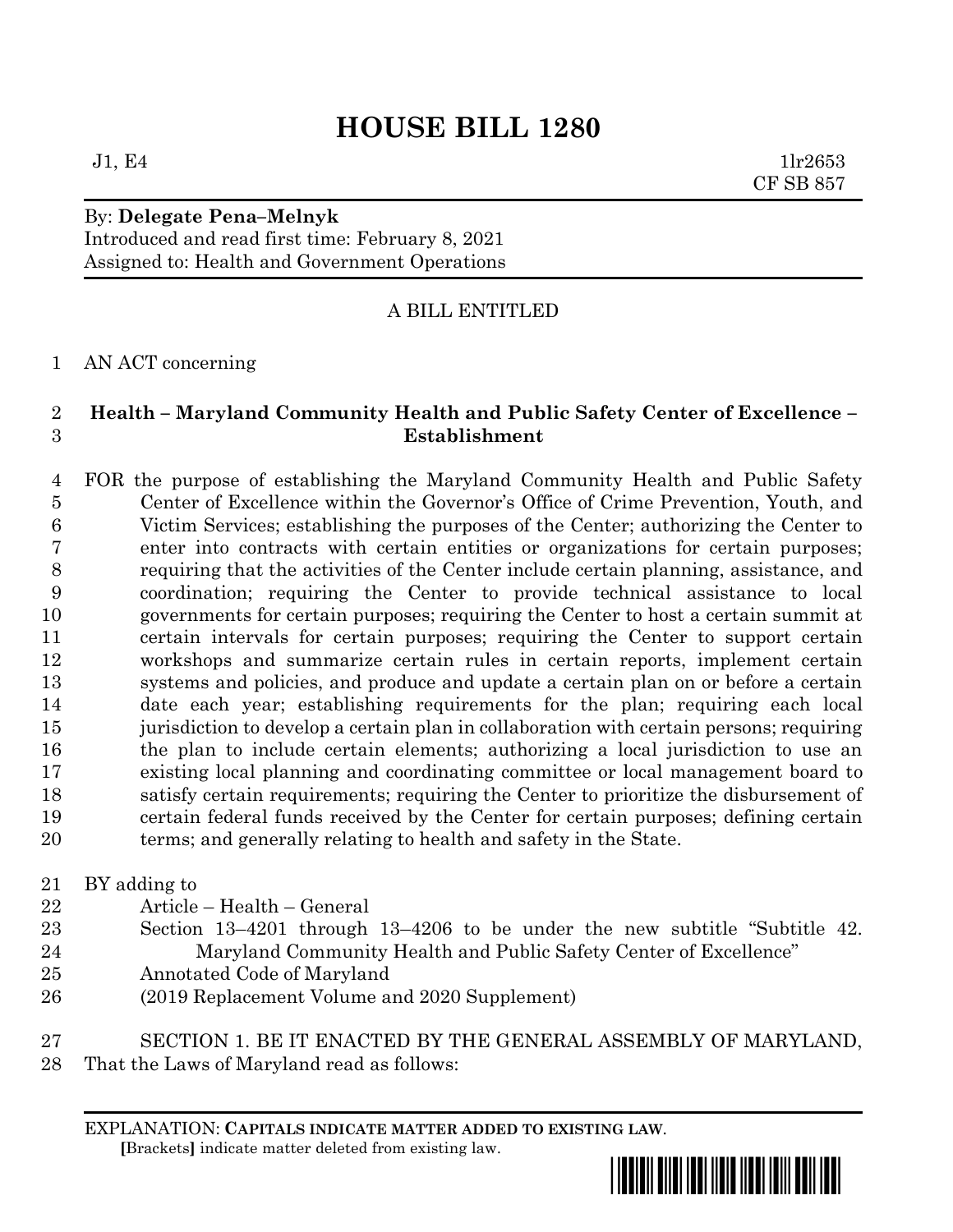|                            | $\overline{2}$<br><b>HOUSE BILL 1280</b>                                                                                                                                                                                                                                           |
|----------------------------|------------------------------------------------------------------------------------------------------------------------------------------------------------------------------------------------------------------------------------------------------------------------------------|
| $\mathbf{1}$               | Article - Health - General                                                                                                                                                                                                                                                         |
| $\overline{2}$<br>3        | SUBTITLE 42. MARYLAND COMMUNITY HEALTH AND PUBLIC SAFETY CENTER OF<br>EXCELLENCE.                                                                                                                                                                                                  |
| 4                          | $13 - 4201.$                                                                                                                                                                                                                                                                       |
| $\overline{5}$<br>6        | IN THIS SUBTITLE THE FOLLOWING WORDS HAVE THE MEANINGS<br>(A)<br>INDICATED.                                                                                                                                                                                                        |
| 7<br>8<br>9                | "CENTER" MEANS THE MARYLAND COMMUNITY HEALTH AND PUBLIC<br>(B)<br>SAFETY CENTER OF EXCELLENCE ESTABLISHED UNDER § 13-4202 OF THIS<br>SUBTITLE.                                                                                                                                     |
| 10<br>11                   | "MARYLAND HBCU" MEANS THE FOLLOWING HISTORICALLY BLACK<br>(C)<br><b>COLLEGES AND UNIVERSITIES:</b>                                                                                                                                                                                 |
| 12                         | <b>BOWIE STATE UNIVERSITY;</b><br>(1)                                                                                                                                                                                                                                              |
| 13                         | COPPIN STATE UNIVERSITY;<br>(2)                                                                                                                                                                                                                                                    |
| 14                         | (3)<br><b>MORGAN STATE UNIVERSITY; AND</b>                                                                                                                                                                                                                                         |
| 15                         | <b>UNIVERSITY OF MARYLAND EASTERN SHORE.</b><br>(4)                                                                                                                                                                                                                                |
| 16<br>17<br>18<br>19<br>20 | "SEQUENTIAL INTERCEPT MODEL" MEANS A SYSTEMS-LEVEL<br>(D)<br>FRAMEWORK FOR CRIMINAL JUSTICE, MENTAL HEALTH, AND ADDICTIONS<br>STAKEHOLDERS TO DIVERT ADULTS WITH SERIOUS MENTAL ILLNESS FROM THE<br>CRIMINAL JUSTICE SYSTEM TO COMMUNITY MENTAL HEALTH AND ADDICTIONS<br>SERVICES. |
| 21                         | $13 - 4202.$                                                                                                                                                                                                                                                                       |
| 22<br>23<br>24             | THERE IS A MARYLAND COMMUNITY HEALTH AND PUBLIC SAFETY<br>(A)<br>CENTER OF EXCELLENCE IN THE GOVERNOR'S OFFICE OF CRIME PREVENTION,<br>YOUTH, AND VICTIM SERVICES.                                                                                                                 |
| 25                         | THE PURPOSES OF THE CENTER ARE TO:<br>(B)                                                                                                                                                                                                                                          |
| 26<br>$27\,$               | (1)<br>LEAD THE DEVELOPMENT OF A STRATEGIC PLAN TO ENHANCE<br>COMMUNITY HEALTH AND PUBLIC SAFETY;                                                                                                                                                                                  |

**(2) PROVIDE TECHNICAL ASSISTANCE TO LOCAL GOVERNMENTS FOR**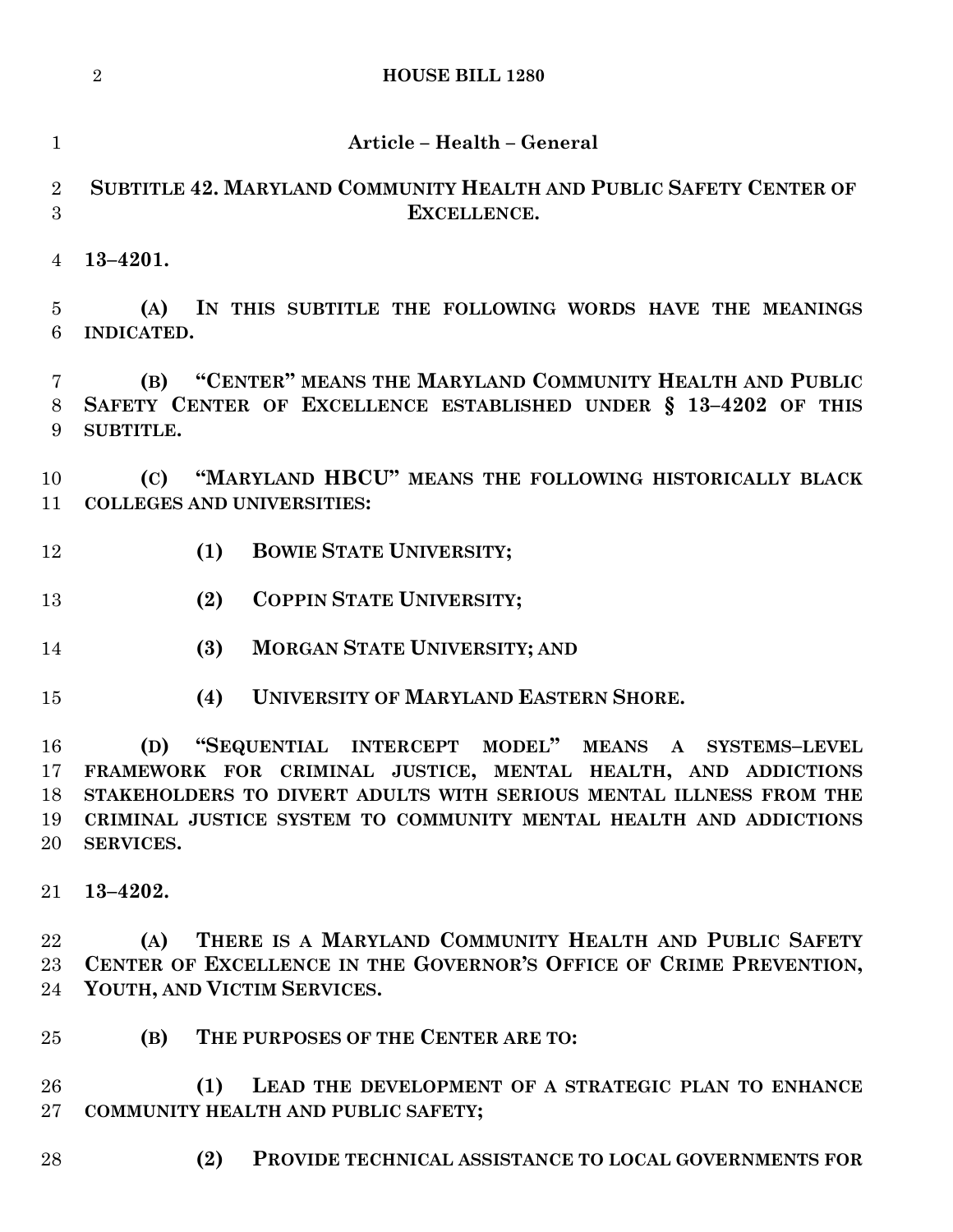#### **HOUSE BILL 1280** 3

 **DEVELOPING EFFECTIVE BEHAVIORAL HEALTH AND COMMUNITY HEALTH SYSTEMS OF CARE;**

 **(3) FACILITATE THE DEVELOPMENT OF LOCAL AND REGIONAL SEQUENTIAL INTERCEPT MODELS;**

 **(4) COORDINATE WITH THE DEPARTMENT AND THE BEHAVIORAL HEALTH ADMINISTRATION TO IMPLEMENT AND TRACK THE PROGRESS OF CREATING AN EFFECTIVE BEHAVIORAL HEALTH AND COMMUNITY HEALTH SYSTEM OF CARE IN THE STATE; AND**

 **(5) SEEK AND DISBURSE ANY FEDERAL FUNDING AVAILABLE TO THE CENTER TO CARRY OUT THE MISSION OF THE CENTER, INCLUDING THROUGH THE PROVISION OF GRANTS, SCHOLARSHIPS, AND OTHER FUNDING TO RECIPIENTS ENGAGED IN TRAINING, THE PROVISION OF SERVICES, OR THE STUDY OF MATTERS RELATING TO COMMUNITY HEALTH AND PUBLIC SAFETY.**

 **(C) THE CENTER MAY ENTER INTO CONTRACTS WITH THE UNIVERSITY OF MARYLAND SYSTEM OR OTHER ENTITIES OR ORGANIZATIONS FOR THE PURPOSES OF CARRYING OUT ITS MISSION.**

**13–4203.**

**(A) THE ACTIVITIES OF THE CENTER SHALL INCLUDE:**

- **(1) STRATEGIC PLANNING;**
- **(2) TECHNICAL ASSISTANCE; AND**
- **(3) STATE AND LOCAL GOVERNMENT COORDINATION.**

 **(B) THE CENTER SHALL PROVIDE TECHNICAL ASSISTANCE TO LOCAL GOVERNMENTS FOR THE PURPOSES OF:**

**(1) SHARING BEST PRACTICES ACROSS JURISDICTIONS;**

 **(2) APPLYING FOR GRANTS TO SUPPORT WORK RELATED TO BEHAVIORAL HEALTH AND JUSTICE;**

 **(3) FACILITATING THE DISTRIBUTION OF RESOURCES, TECHNICAL ASSISTANCE, AND TRAINING IN BEST PRACTICES RELATED TO PROGRAMS ALONG ALL INTERCEPTS OF THE COMMUNITY HEALTH AND PUBLIC SAFETY SYSTEM;**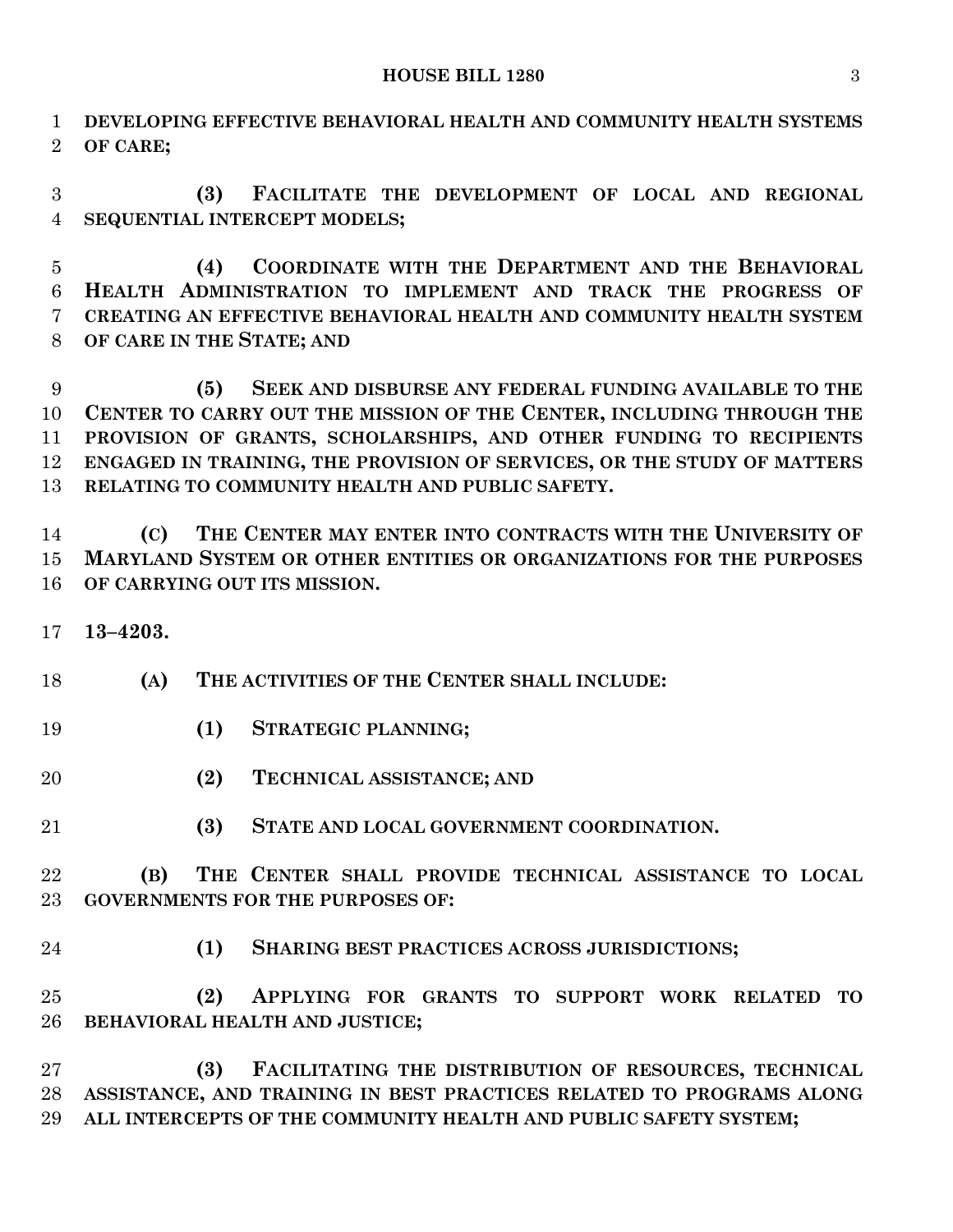**(4) FACILITATING PROVISION OF TRAIN–THE–TRAINER COURSES FOR THE SEQUENTIAL INTERCEPT MODEL FOR COMPLETION IN 2021 IN PARTNERSHIP WITH THE FEDERAL SUBSTANCE ABUSE AND MENTAL HEALTH SERVICES ADMINISTRATION, WITH THE GOAL OF TRAINING 50 INDIVIDUALS ACROSS THE STATE AS FACILITATORS; AND**

 **(5) FACILITATING SUBSEQUENT LOCAL AND REGIONAL SEQUENTIAL INTERCEPT MODEL SUMMITS.**

 **(C) THE CENTER SHALL HOST ONE STATE SEQUENTIAL INTERCEPT MODEL SUMMIT EVERY 2 YEARS FOR THE PURPOSE OF SHARING BEST PRACTICES ACROSS JURISDICTIONS AND TRACKING THE PROGRESSION OF MARYLAND'S COMMUNITY HEALTH AND PUBLIC SAFETY SYSTEM.**

 **(D) THE CENTER SHALL SUPPORT COUNTY OR REGIONAL SEQUENTIAL INTERCEPT MODEL MAPPING WORKSHOPS AND SUMMARIZE RESULTS IN REPORTS THAT INFORM CROSS–AGENCY PLANNING AND PROGRAM DEVELOPMENT.**

 **(E) THE CENTER SHALL IMPLEMENT SYSTEMS AND POLICIES THAT ESTABLISH A REGIONAL APPROACH TO COMMUNITY HEALTH AND PUBLIC SAFETY, INCLUDING BY:**

 **(1) FACILITATING MULTIJURISDICTIONAL APPLICATIONS FOR FEDERAL BEHAVIORAL HEALTH AND CRIMINAL JUSTICE GRANTS;**

 **(2) COORDINATING AND CONNECTING SIMILAR PROGRAMS ACROSS MULTIPLE JURISDICTIONS; AND**

 **(3) ASSISTING LOCALITIES IN BROADENING AND FORMALIZING COUNTY–LEVEL COLLABORATION IN COMMUNITY HEALTH AND PUBLIC SAFETY.**

**13–4204.**

 **(A) ON OR BEFORE DECEMBER 1 EACH YEAR, BEGINNING IN 2021, THE CENTER SHALL PRODUCE AND UPDATE A MULTIYEAR STRATEGIC PLAN TO IMPLEMENT THE RECOMMENDATIONS OF THE REPORT OF THE NOVEMBER 2020 STATE SUMMIT ON MENTAL HEALTH AND CRIMINAL JUSTICE.**

**(B) THE STRATEGIC PLAN SHALL INCLUDE:**

 **(1) A STATEWIDE PRE–CRISIS–TO–RECOVERY SERVICE DELIVERY MODEL AND INFRASTRUCTURE;**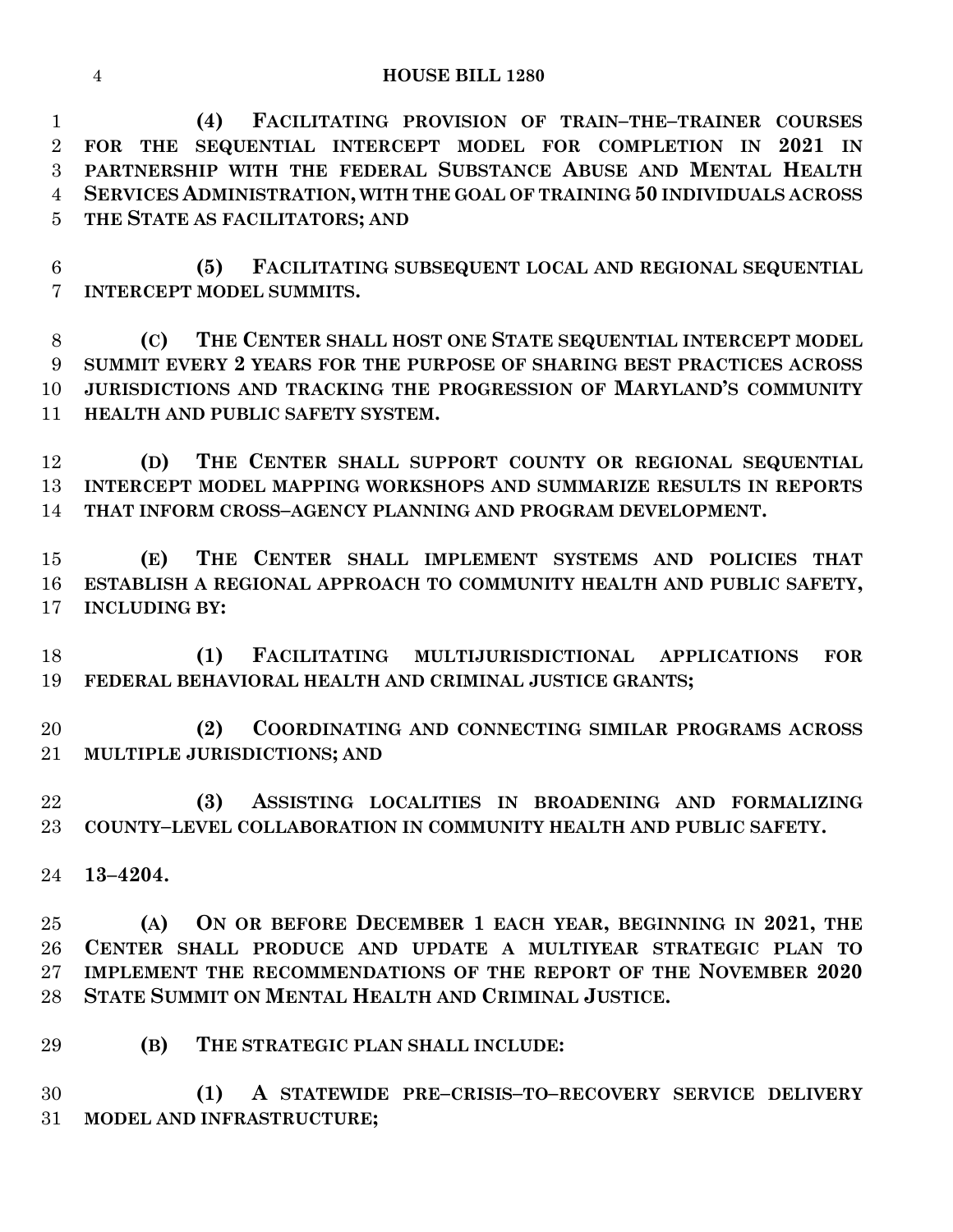**HOUSE BILL 1280** 5

 **(2) A PLAN FOR FORMAL AND COORDINATED SCREENING PROCESSES AT JAIL BOOKING; (3) RECOMMENDATIONS FOR INVESTMENT IN PREVENTIVE SERVICES SYSTEMS INCLUDING: (I) ASSERTIVE COMMUNITY TREATMENT; (II) EXPANDED HOUSING OPTIONS FOR JUSTICE–INVOLVED PERSONS; AND (III) AN INCREASE IN ACCESS TO TRANSPORTATION; AND (4) AN EXPANSION OF THE USE OF TECHNOLOGY ACROSS ALL INTERCEPTS OF THE COMMUNITY HEALTH AND PUBLIC SAFETY SYSTEM. 13–4205. (A) EACH LOCAL JURISDICTION IN THE STATE SHALL DEVELOP A 2–YEAR COMMUNITY HEALTH AND PUBLIC SAFETY PLAN IN COLLABORATION WITH: (1) THE CENTER; (2) THE LOCAL HEALTH DEPARTMENT; (3) THE LOCAL DEPARTMENT OF HUMAN SERVICES; (4) BEHAVIORAL HEALTH COORDINATORS FOR THE LOCAL SCHOOL SYSTEM; AND (5) OTHER KEY STAKEHOLDERS. (B) THE PLAN SHALL INCLUDE: (1) A CRISIS RESPONSE SYSTEM; (2) A COMMUNITY HEALTH SYSTEM; AND (3) AN ANALYSIS OF AVAILABLE FEDERAL GRANT FUNDS AVAILABLE TO THE COUNTY OR JURISDICTION.**

 **(C) A LOCAL JURISDICTION MAY USE AN EXISTING LOCAL PLANNING AND COORDINATING COMMITTEE OR LOCAL MANAGEMENT BOARD TO SATISFY THE**